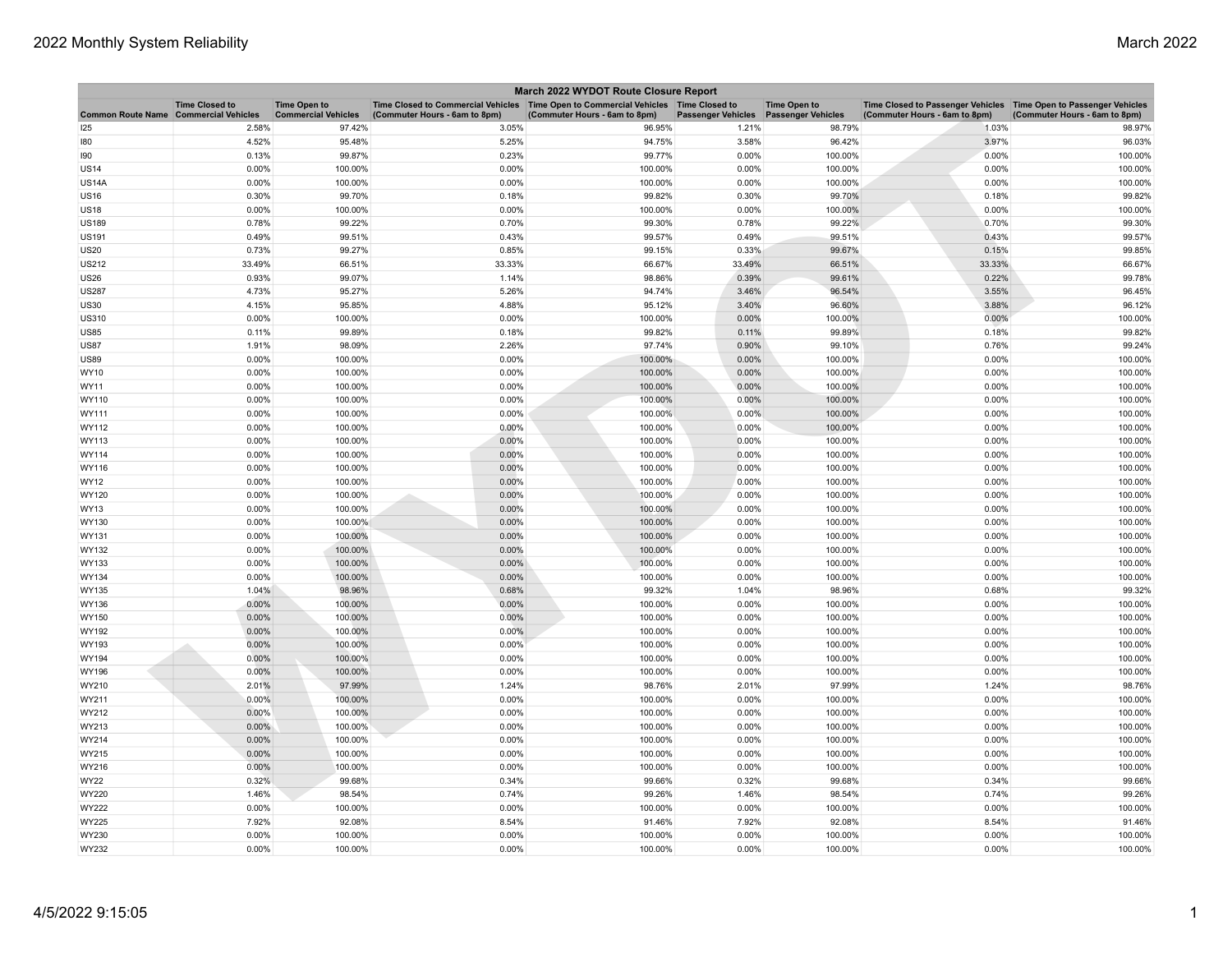| March 2022 WYDOT Route Closure Report |                                                     |                                                   |                                                                                                                         |                               |                           |                                                  |                                                                                                     |                               |  |
|---------------------------------------|-----------------------------------------------------|---------------------------------------------------|-------------------------------------------------------------------------------------------------------------------------|-------------------------------|---------------------------|--------------------------------------------------|-----------------------------------------------------------------------------------------------------|-------------------------------|--|
| <b>Common Route Name</b>              | <b>Time Closed to</b><br><b>Commercial Vehicles</b> | <b>Time Open to</b><br><b>Commercial Vehicles</b> | Time Closed to Commercial Vehicles   Time Open to Commercial Vehicles   Time Closed to<br>(Commuter Hours - 6am to 8pm) | (Commuter Hours - 6am to 8pm) | <b>Passenger Vehicles</b> | <b>Time Open to</b><br><b>Passenger Vehicles</b> | Time Closed to Passenger Vehicles  Time Open to Passenger Vehicles<br>(Commuter Hours - 6am to 8pm) | (Commuter Hours - 6am to 8pm) |  |
| WY233                                 | 0.00%                                               | 100.00%                                           | 0.00%                                                                                                                   | 100.00%                       | 0.00%                     | 100.00%                                          | 0.00%                                                                                               | 100.00%                       |  |
| WY235                                 | 0.00%                                               | 100.00%                                           | 0.00%                                                                                                                   | 100.00%                       | 0.00%                     | 100.00%                                          | 0.00%                                                                                               | 100.00%                       |  |
| WY236                                 | 0.00%                                               | 100.00%                                           | 0.00%                                                                                                                   | 100.00%                       | 0.00%                     | 100.00%                                          | 0.00%                                                                                               | 100.00%                       |  |
| WY237                                 | 0.00%                                               | 100.00%                                           | 0.00%                                                                                                                   | 100.00%                       | 0.00%                     | 100.00%                                          | 0.00%                                                                                               | 100.00%                       |  |
| WY238                                 | 0.00%                                               | 100.00%                                           | 0.00%                                                                                                                   | 100.00%                       | 0.00%                     | 100.00%                                          | 0.00%                                                                                               | 100.00%                       |  |
| WY239                                 | 0.00%                                               | 100.00%                                           | 0.00%                                                                                                                   | 100.00%                       | 0.00%                     | 100.00%                                          | 0.00%                                                                                               | 100.00%                       |  |
| <b>WY24</b>                           | 0.00%                                               | 100.00%                                           | 0.00%                                                                                                                   | 100.00%                       | 0.00%                     | 100.00%                                          | 0.00%                                                                                               | 100.00%                       |  |
| WY240                                 | 0.00%                                               | 100.00%                                           | 0.00%                                                                                                                   | 100.00%                       | 0.00%                     | 100.00%                                          | 0.00%                                                                                               | 100.00%                       |  |
| WY251                                 | 0.00%                                               | 100.00%                                           | 0.00%                                                                                                                   | 100.00%                       | 0.00%                     | 100.00%                                          | 0.00%                                                                                               | 100.00%                       |  |
| WY257                                 | 0.00%                                               | 100.00%                                           | 0.00%                                                                                                                   | 100.00%                       | 0.00%                     | 100.00%                                          | 0.00%                                                                                               | 100.00%                       |  |
| <b>WY258</b>                          | 3.45%                                               | 96.55%                                            | 4.93%                                                                                                                   | 95.07%                        | 0.00%                     | 100.00%                                          | 0.00%                                                                                               | 100.00%                       |  |
| WY259                                 | 0.00%                                               | 100.00%                                           | 0.00%                                                                                                                   | 100.00%                       | 0.00%                     | 100.00%                                          | 0.00%                                                                                               | 100.00%                       |  |
| WY270                                 | 0.00%                                               | 100.00%                                           | 0.00%                                                                                                                   | 100.00%                       | 0.00%                     | 100.00%                                          | 0.00%                                                                                               | 100.00%                       |  |
| <b>WY28</b>                           | 2.34%                                               | 97.66%                                            | 2.96%                                                                                                                   | 97.04%                        | 0.00%                     | 100.00%                                          | 0.00%                                                                                               | 100.00%                       |  |
| WY296                                 | 0.00%                                               | 100.00%                                           | 0.00%                                                                                                                   | 100.00%                       | 0.00%                     | 100.00%                                          | 0.00%                                                                                               | 100.00%                       |  |
| WY313                                 | 0.00%                                               | 100.00%                                           | 0.00%                                                                                                                   | 100.00%                       | 0.00%                     | 100.00%                                          | 0.00%                                                                                               | 100.00%                       |  |
| WY320                                 | 0.44%                                               | 99.56%                                            | 0.76%                                                                                                                   | 99.24%                        | 0.44%                     | 99.56%                                           | 0.76%                                                                                               | 99.24%                        |  |
| WY321                                 | 3.17%                                               | 96.83%                                            | 3.06%                                                                                                                   | 96.94%                        | 3.17%                     | 96.83%                                           | 3.06%                                                                                               | 96.94%                        |  |
| WY331                                 | 0.00%                                               | 100.00%                                           | 0.00%                                                                                                                   | 100.00%                       | 0.00%                     | 100.00%                                          | 0.00%                                                                                               | 100.00%                       |  |
| WY335                                 | 0.00%                                               | 100.00%                                           | 0.00%                                                                                                                   | 100.00%                       | 0.00%                     | 100.00%                                          | 0.00%                                                                                               | 100.00%                       |  |
| WY336                                 | 0.00%                                               | 100.00%                                           | 0.00%                                                                                                                   | 100.00%                       | 0.00%                     | 100.00%                                          | 0.00%                                                                                               | 100.00%                       |  |
| WY338                                 | 0.00%                                               | 100.00%                                           | 0.00%                                                                                                                   | 100.00%                       | 0.00%                     | 100.00%                                          | 0.00%                                                                                               | 100.00%                       |  |
| <b>WY34</b>                           | 2.41%                                               | 97.59%                                            | 2.20%                                                                                                                   | 97.80%                        | 2.41%                     | 97.59%                                           | 2.20%                                                                                               | 97.80%                        |  |
| WY340                                 | 0.00%                                               | 100.00%                                           | 0.00%                                                                                                                   | 100.00%                       | 0.00%                     | 100.00%                                          | 0.00%                                                                                               | 100.00%                       |  |
| WY343                                 | 0.00%                                               | 100.00%                                           | 0.00%                                                                                                                   | 100.00%                       | 0.00%                     | 100.00%                                          | 0.00%                                                                                               | 100.00%                       |  |
| WY345                                 | 0.00%                                               | 100.00%                                           | 0.00%                                                                                                                   | 100.00%                       | 0.00%                     | 100.00%                                          | 0.00%                                                                                               | 100.00%                       |  |
| WY350                                 | 0.00%                                               | 100.00%                                           | 0.00%                                                                                                                   | 100.00%                       | 0.00%                     | 100.00%                                          | 0.00%                                                                                               | 100.00%                       |  |
| WY351                                 | 0.00%                                               | 100.00%                                           | 0.00%                                                                                                                   | 100.00%                       | 0.00%                     | 100.00%                                          | 0.00%                                                                                               | 100.00%                       |  |
| WY352                                 | 0.00%                                               | 100.00%                                           | 0.00%                                                                                                                   | 100.00%                       | 0.00%                     | 100.00%                                          | 0.00%                                                                                               | 100.00%                       |  |
| WY353                                 | 0.00%                                               | 100.00%                                           | 0.00%                                                                                                                   | 100.00%                       | 0.00%                     | 100.00%                                          | 0.00%                                                                                               | 100.00%                       |  |
| WY371                                 | 0.00%                                               | 100.00%                                           | 0.00%                                                                                                                   | 100.00%                       | 0.00%                     | 100.00%                                          | 0.00%                                                                                               | 100.00%                       |  |
| WY372                                 | 0.00%                                               | 100.00%                                           | 0.00%                                                                                                                   | 100.00%                       | 0.00%                     | 100.00%                                          | 0.00%                                                                                               | 100.00%                       |  |
| WY374                                 | 0.00%                                               | 100.00%                                           | 0.00%                                                                                                                   | 100.00%                       | 0.00%                     | 100.00%                                          | 0.00%                                                                                               | 100.00%                       |  |
| WY387                                 | 0.00%                                               | 100.00%                                           | 0.00%                                                                                                                   | 100.00%                       | 0.00%                     | 100.00%                                          | 0.00%                                                                                               | 100.00%                       |  |
| WY390                                 | $0.00\%$                                            | 100.00%                                           | 0.00%                                                                                                                   | 100.00%                       | 0.00%                     | 100.00%                                          | 0.00%                                                                                               | 100.00%                       |  |
| WY410                                 | 0.00%                                               | 100.00%                                           | 0.00%                                                                                                                   | 100.00%                       | 0.00%                     | 100.00%                                          | 0.00%                                                                                               | 100.00%                       |  |
| WY411                                 | 0.00%                                               | 100.00%                                           | 0.00%                                                                                                                   | 100.00%                       | 0.00%                     | 100.00%                                          | 0.00%                                                                                               | 100.00%                       |  |
| WY412                                 | 0.00%                                               | 100.00%                                           | 0.00%                                                                                                                   | 100.00%                       | 0.00%                     | 100.00%                                          | 0.00%                                                                                               | 100.00%                       |  |
| WY414                                 | $0.00\%$                                            | 100.00%                                           | 0.00%                                                                                                                   | 100.00%                       | 0.00%                     | 100.00%                                          | 0.00%                                                                                               | 100.00%                       |  |
| WY430                                 | 4.03%                                               | 95.97%                                            | 4.61%                                                                                                                   | 95.39%                        | 4.03%                     | 95.97%                                           | 4.61%                                                                                               | 95.39%                        |  |
| WY431                                 | 0.00%                                               | 100.00%                                           | 0.00%                                                                                                                   | 100.00%                       | 0.00%                     | 100.00%                                          | 0.00%                                                                                               | 100.00%                       |  |
| WY450                                 | 0.00%                                               | 100.00%                                           | 0.00%                                                                                                                   | 100.00%                       | 0.00%                     | 100.00%                                          | 0.00%                                                                                               | 100.00%                       |  |
| WY487                                 | 4.11%                                               | 95.89%                                            | 3.31%                                                                                                                   | 96.69%                        | 4.11%                     | 95.89%                                           | 3.31%                                                                                               | 96.69%                        |  |
| <b>WY50</b>                           | 0.00%                                               | 100.00%                                           | 0.00%                                                                                                                   | 100.00%                       | 0.00%                     | 100.00%                                          | 0.00%                                                                                               | 100.00%                       |  |
| WY51                                  | $0.00\%$                                            | 100.00%                                           | 0.00%                                                                                                                   | 100.00%                       | 0.00%                     | 100.00%                                          | 0.00%                                                                                               | 100.00%                       |  |
| WY530                                 | 0.00%                                               | 100.00%                                           | 0.00%                                                                                                                   | 100.00%                       | 0.00%                     | 100.00%                                          | 0.00%                                                                                               | 100.00%                       |  |
| <b>WY585</b>                          | 0.00%                                               | 100.00%                                           | 0.00%                                                                                                                   | 100.00%                       | 0.00%                     | 100.00%                                          | 0.00%                                                                                               | 100.00%                       |  |
| <b>WY59</b>                           | 0.00%                                               | 100.00%                                           | 0.00%                                                                                                                   | 100.00%                       | 0.00%                     | 100.00%                                          | 0.00%                                                                                               | 100.00%                       |  |
| <b>WY70</b>                           | 0.00%                                               | 100.00%                                           | 0.00%                                                                                                                   | 100.00%                       | 0.00%                     | 100.00%                                          | 0.00%                                                                                               | 100.00%                       |  |
| <b>WY71</b>                           | 0.00%                                               | 100.00%                                           | 0.00%                                                                                                                   | 100.00%                       | 0.00%                     | 100.00%                                          | 0.00%                                                                                               | 100.00%                       |  |
| <b>WY72</b>                           | 0.00%                                               | 100.00%                                           | 0.00%                                                                                                                   | 100.00%                       | 0.00%                     | 100.00%                                          | 0.00%                                                                                               | 100.00%                       |  |
| <b>WY77</b>                           | 0.00%                                               | 100.00%                                           | 0.00%                                                                                                                   | 100.00%                       | 0.00%                     | 100.00%                                          | 0.00%                                                                                               | 100.00%                       |  |
| WY789                                 | 0.99%                                               | 99.01%                                            | 0.88%                                                                                                                   | 99.12%                        | 0.99%                     | 99.01%                                           | 0.88%                                                                                               | 99.12%                        |  |
| <b>WY89</b>                           | 0.00%                                               | 100.00%                                           | 0.00%                                                                                                                   | 100.00%                       | 0.00%                     | 100.00%                                          | 0.00%                                                                                               | 100.00%                       |  |